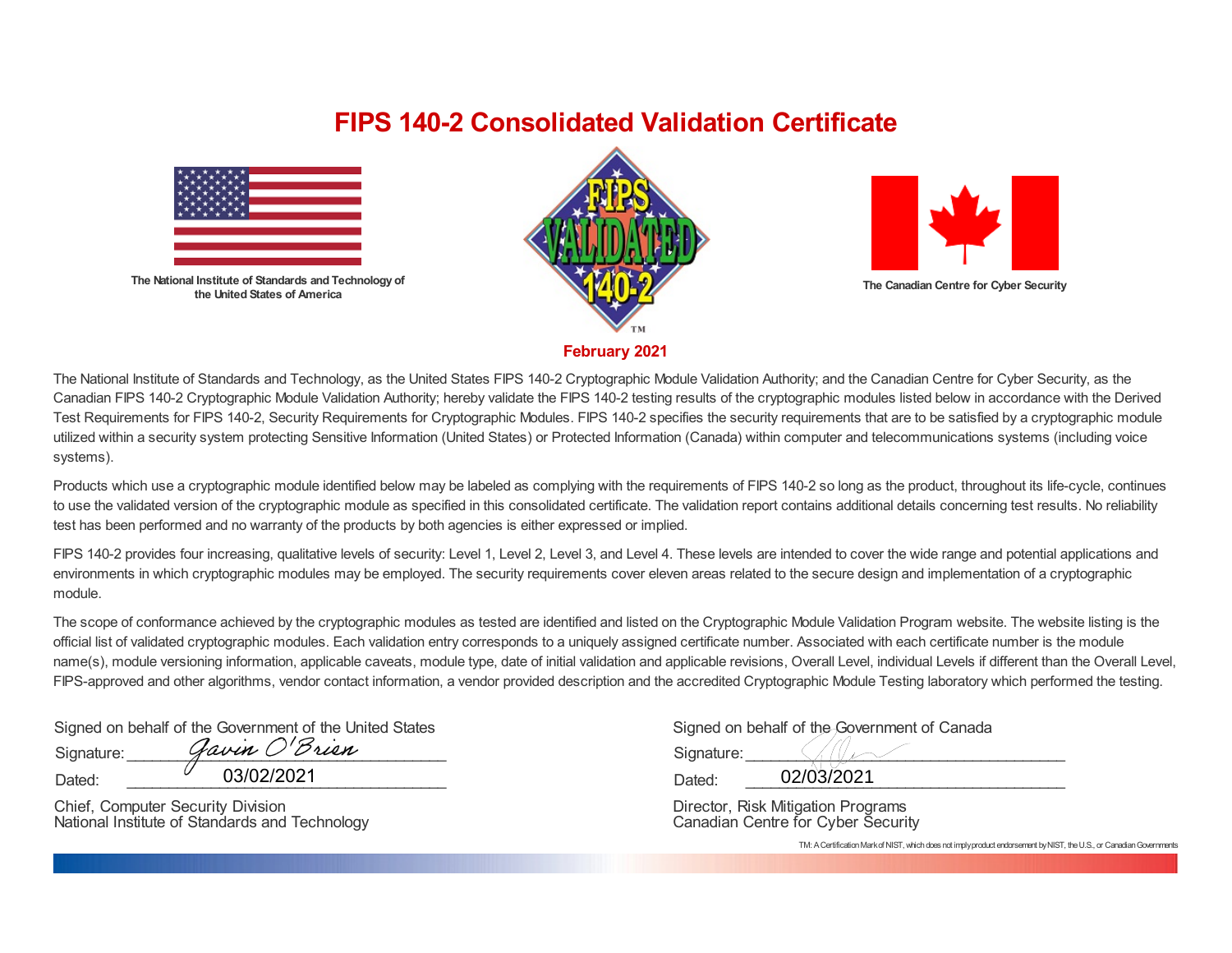| <b>Certificate</b><br>Number | <b>Validation /</b><br><b>Posting Date</b> | <b>Module Name(s)</b>                                                                                                                                     | <b>Vendor Name</b>                           | <b>Version Information</b>                                                                                                                                                                                                                                                                                                                                                                                                                                                   |
|------------------------------|--------------------------------------------|-----------------------------------------------------------------------------------------------------------------------------------------------------------|----------------------------------------------|------------------------------------------------------------------------------------------------------------------------------------------------------------------------------------------------------------------------------------------------------------------------------------------------------------------------------------------------------------------------------------------------------------------------------------------------------------------------------|
| 3805                         | 02/01/2021                                 | Key Variable Loader (KVL) 4000<br>PIKE <sub>2</sub>                                                                                                       | Motorola Solutions, Inc.                     | Hardware Version: P/N 51009397004; Firmware Version: R02.07.30 with or<br>without AES128 R01.01.00, AES256 R01.01.00, and/or ADP/CFX-256/DES-<br>XL/DES/DVI-XL/DVP-XL/Localized Capable R01.00.00                                                                                                                                                                                                                                                                            |
| 3806                         | 02/02/2021                                 | Summit Linux FIPS Core Crypto<br>Module                                                                                                                   | <b>Laird Connectivity</b>                    | Software Version: 7.0; Hardware Version: ATSAMA5D31 and ATSAMA5D36                                                                                                                                                                                                                                                                                                                                                                                                           |
| 3807                         | 02/02/2021                                 | Cisco ASA and ISA Cryptographic<br>Modules                                                                                                                | Cisco Systems, Inc.                          | Hardware Version: ASA 5506-X[1][2], ASA 5506H-X[1][2], ASA 5506W-X[1][2],<br>ASA 5508-X[1][3], ASA 5516-X[1][4], ASA 5525-X[1], ASA 5545-X[1], ASA 5555-<br>X[1], ISA 3000-4C[1] and ISA 3000-2C2F[1] with [AIR-AP-FIPSKIT=][1], [ASA5506-<br>FIPS-KIT=][2], [ASA5508-FIPS-KIT=][3] and [ASA5516-FIPS-KIT=][4]; Firmware<br>Version: 9.12                                                                                                                                    |
| 3808                         | 02/02/2021                                 | Ultrastar <sup>®</sup> DC SS540 TCG<br><b>Enterprise SSD</b>                                                                                              | Western Digital Corporation                  | Hardware Version: P/Ns WUSTM3240BSS205 [1, 2], WUSTM3280BSS205 [1, 2],<br>WUSTM3216BSS205 [1, 2], WUSTM3232BSS205 [1, 2], WUSTR6480BSS205<br>[1, 2, 3, 4], WUSTR6416BSS205 [1, 2, 3, 4], WUSTR6432BSS205 [1, 2, 3, 4],<br>WUSTR6464BSS205 [1, 2, 4], WUSTVA196BSS205 [1, 2, 4],<br>WUSTVA119BSS205 [1, 2, 4], WUSTVA138BSS205 [1, 2, 3, 4],<br>WUSTVA176BSS205 [1, 2, 3, 4] and WUSTVA1A1BSS205 [1, 2, 3, 4]; Firmware<br>Version: R088 [1], R104 [2], R109 [3] and R10A [4] |
| 3809                         | 02/03/2021                                 | Cisco Firepower Next-Generation<br>IPS Virtual (NGIPSv) Cryptographic<br>Module                                                                           | Cisco Systems, Inc.                          | Software Version: 6.4                                                                                                                                                                                                                                                                                                                                                                                                                                                        |
| 3810                         | 02/03/2021                                 | HPE XP8 Encrypt Backend 4pk<br>NVMe I/O Mod (eDKBN)                                                                                                       | <b>Hewlett Packard Enterprise</b><br>Company | Hardware Version: P/N: 3292549-A; Version: A; Firmware Version: 90-00-01                                                                                                                                                                                                                                                                                                                                                                                                     |
| 3811                         | 02/05/2021                                 | Apple Secure Key Store<br>Cryptographic Module, v10.0                                                                                                     | Apple Inc.                                   | Hardware Version: 1.2[1], 2.0[2]; Firmware Version: SEPOS                                                                                                                                                                                                                                                                                                                                                                                                                    |
| 3812                         | 02/05/2021                                 | Palo Alto Networks Cortex XSOAR<br>Module                                                                                                                 | Palo Alto Networks                           | Software Version: 1.0                                                                                                                                                                                                                                                                                                                                                                                                                                                        |
| 3813                         | 02/08/2021                                 | Red Hat Enterprise Linux 8<br><b>GnuTLS Cryptographic Module</b>                                                                                          | Red Hat(R), Inc.                             | Software Version: rhel8.20190816                                                                                                                                                                                                                                                                                                                                                                                                                                             |
| 3814                         | 02/08/2021                                 | FortiOS 6.0 and 6.2                                                                                                                                       | Fortinet, Inc.                               | Firmware Version: FortiOS 6.0 build 5445 and FortiOS 6.2 build 5548                                                                                                                                                                                                                                                                                                                                                                                                          |
| 3815                         | 02/09/2021                                 | Cisco ISR 4000 Series Routers<br>with MACSEC                                                                                                              | Cisco Systems, Inc.                          | Hardware Version: ISR 4321, ISR 4331, ISR 4351 and ISR 4451 with NIM-2GE-<br>CU-SFP; Firmware Version: Cisco IOS XE 16.9                                                                                                                                                                                                                                                                                                                                                     |
| 3816                         | 02/09/2021                                 | Junos Space Network Management Juniper Networks, Inc.<br>Platform, with or without Network<br>Director and with or without<br>Security Director in JA2500 |                                              | Hardware Version: JA2500; Firmware Version: Junos Space 19.1R1_FIPS,<br>Network-Director.3.6R3.15 and Security-Director-19.1R1.23                                                                                                                                                                                                                                                                                                                                            |

## **<http://csrc.nist.gov/Projects/Cryptographic-Module-Validation-Program/Validated-Modules>**